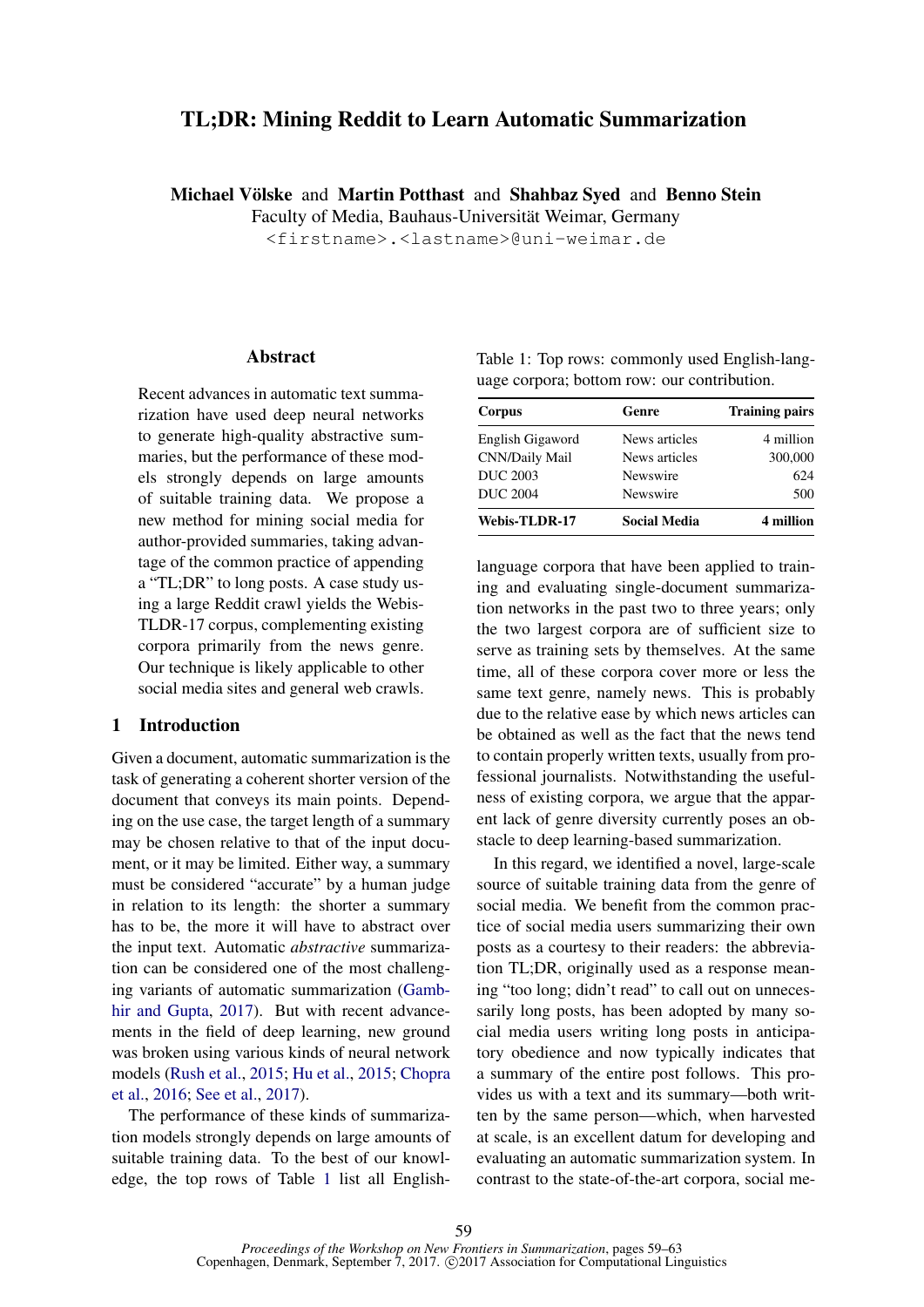dia texts are written informally and discuss everyday topics, albeit mostly unstructured and oftentimes poorly written, offering new challenges to the community. Thus, we endeavored to extract a usable dataset specifically suited for abstractive summarization from Reddit, the largest discussion forum on the web, where TL;DR summaries are extensively used. In what follows, we discuss in detail how the data was obtained and preprocessed to compile the Webis-TLDR-17 corpus.

## 2 Related Work

The summarization community has developed a range of resources for training and evaluating extractive and abstractive summarization systems geared towards a diverse set of different summarization tasks. Table 1 reviews the datasets most commonly used for the basic task of singledocument summarization, focusing on datasets used in recent, abstractive approaches.

The English Gigaword Corpus has been the most important summarization resource in recent years, as neural network models have made great progress toward the task of generating news headlines from article texts (Rush et al., 2015; Nallapati et al., 2016). The dataset consists of approximately 10 million news articles along with their headlines, extracted from 7 popular news agencies: Agence France-Presse, Associated Press Worldstream, Central News Agency of Taiwan, Los Angeles Times/Washington Post Newswire Service, Washington Post/Bloomberg Newswire Service, New York Times Newswire Service, and Xinhua News Agency. About 4 million English article-title pairs have typically been used to train, evaluate and test recent summarization systems.

The famous Document Understanding Conference (DUC), hosted by the US National Institute of Standards and Technology (NIST) from 2001 to 2007, yielded two corpora that have been applied to single-document summarization. The DUC 2003 and DUC 2004 corpora consist of a few hundred newswire articles each, along with single-sentence summaries. Generally considered too small to train abstractive summarization systems, past research has focused on the use of various optimization methods—such as non-negative matrix factorization (Lee et al., 2009), support vector regression (Ouyang et al., 2011), and evolutionary algorithms (Alguliev et al., 2013)—to select salient sentences for an extractive summary.

Beyond that, recent works in abstractive summarization have used DUC corpora for validation and testing purposes.

In addition to the Gigaword and DUC corpora, whose document-summary pairs consist of only a single sentence in the summary, Nallapati et al. (2016) present a new abstractive summarization dataset based on a passage-based question answering corpus constructed by Hermann et al. (2015). The data is sourced from *CNN* and *Daily Mail* news stories, which are annotated with humangenerated, abstractive, multi-sentence summaries.

Next to the English resources listed in Table 1, the LCSTS dataset collected by Hu et al. (2015) is perhaps closest to our own work—both in terms of text genre and collection method. Their dataset comprises 2.5 million content-summary pairs collected from the Chinese social media platform Weibo, a service similar to Twitter in that a post is limited to 140 characters. Weibo users frequently start their posts with a short summary in brackets.

## 3 Dataset Construction

Reddit is a community centered around social news aggregation, web content rating, and discussion, and, as of mid-2017, one of the ten mostvisited sites on the web according to Alexa.<sup>1</sup> Community members submit and curate content consisting of text posts or web links, segregated into channels called *subreddits*, covering general topics such as Technology, Gaming, Finance, Wellbeing, as well as special-interest subjects that may only be relevant to a handful of users. At the time of writing, there are about 1.1 million subreddits. In each subreddit, users submit top-level posts referred to as submissions—and others reply with comments, reflecting, contradicting, or supporting the submission. Submissions consist of a title and either a web link, or a user-supplied body text; in the latter case, the submission is also called a *self-post*. Comments always have a body text unless subsequently deleted by the author or a moderator—which may also include inline URLs.

Large crawls of Reddit comments and submissions have recently been made available to the  $NLP$  community.<sup>2</sup> For the purpose of constructing our summarization corpus, we employ the set of 286 million submissions and 1.6 billion comments posted to Reddit between 2006 and 2016.

<sup>1</sup> http://www.alexa.com/siteinfo/reddit.com 2 http://files.pushshift.io/reddit/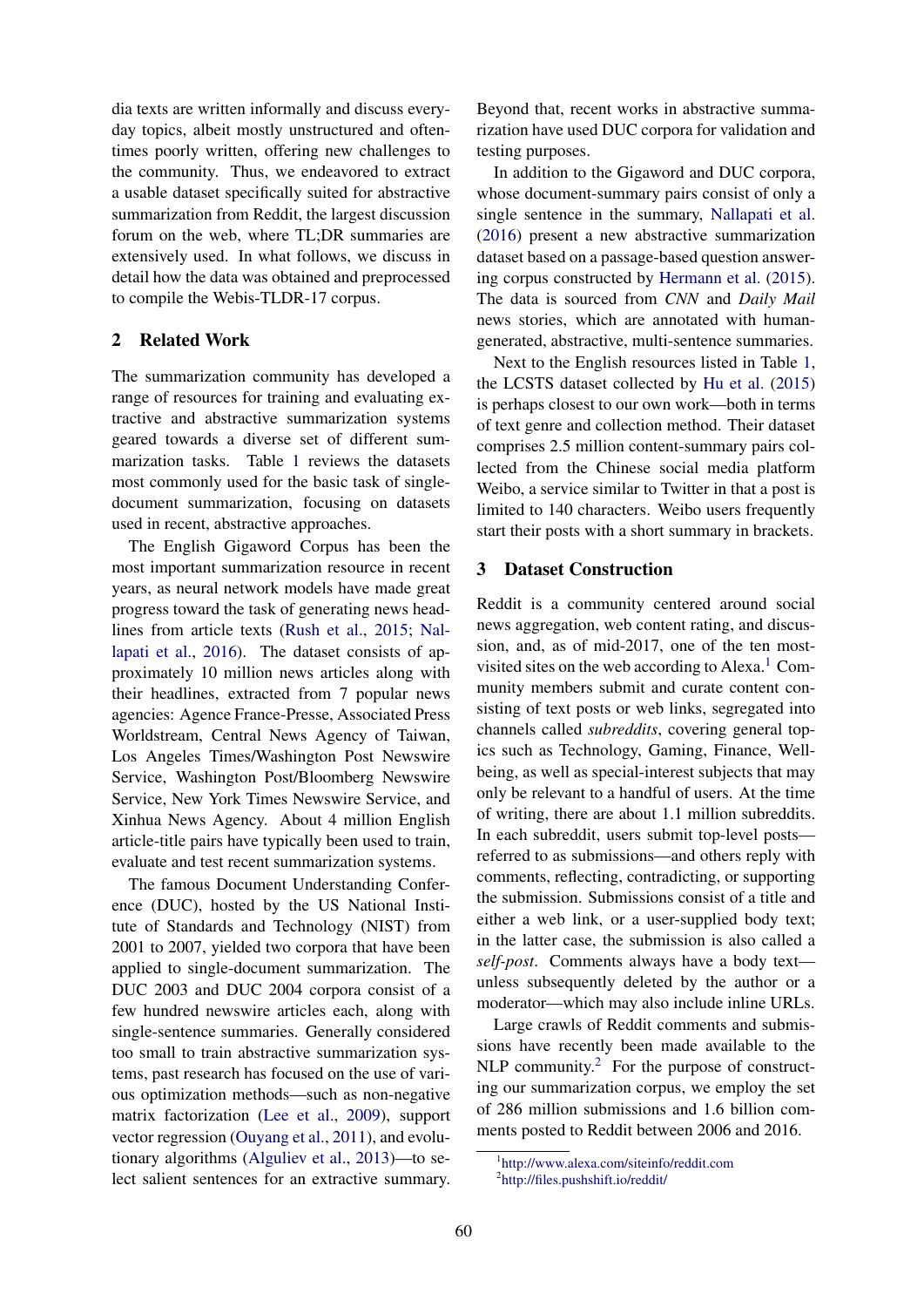| Table 2: Filtering steps to get the TL;DR corpus. |  |
|---------------------------------------------------|--|
|---------------------------------------------------|--|

| <b>Filtering Step</b>               |        | <b>Subreddits Submissions</b> | <b>Comments</b>                   |
|-------------------------------------|--------|-------------------------------|-----------------------------------|
| Raw Input                           |        |                               | 617,812 286,168,475 1,659,361,605 |
| Contains $tl.\lbrace 0,3\rbrace dr$ | 37,090 | 2,081,363                     | 3.755.345                         |
| Contains tl;dr <sup>3</sup>         | 34.380 | 2,002,684                     | 3,412,371                         |
| Non-bot post                        | 34.349 | 1.894.094                     | 3,379,287                         |
| <b>Final Pairs</b>                  | 32,778 | 1,667,129                     | 2,377,372                         |

### 3.1 Corpus Construction

Given the raw data of Reddit submissions and comments, our goal is to mine for TL;DR contentsummary pairs. We set up a five-step pipeline of consecutive filtering steps; Table 2 shows the number of posts remaining after each step.

An initial investigation showed that the spelling of TL;DR is not uniform, but many plausible variants exist. To boil down the raw dataset to an upper bound of submissions and comments (collectively posts) that are candidates for our corpus, we first filtered all posts that contain the two letter sequences 'tl' and 'dr' in that order, caseinsensitive, allowing for up to three random letters in-between. This included a lot of instances found within URLs, which were thus ignored by default. Next, we manually reviewed a number of example posts for all of the 100 most-frequent spelling variants (covering 90% of the distribution) and found 33 variants to be highly specific to actual TL;DR summaries, $3$  whereas the remaining, less frequent, variants contained too much noise to be of use.

The Reddit community has developed many bots for purposes such as content moderation, advertisement or entertainment. Posts by these bots are often well formatted but redundant and irrelevant to the topic at hand. To ensure we collect only posts made by human users—critically, some Reddit users operate TL;DR-bots that produce automatic summaries, which may introduce undesirable noise—we filter out all bot accounts with the help of an extensive list provided by the Reddit community,<sup>4</sup> as well as manual inspection of cases where the user name contained the substring "bot."

For the remaining posts, we attempt to split their bodies at the expression TL;DR to form the content-summary pairs for our corpus. We locate the position of the TL;DR pattern in each post, and split the text into two parts at this point, the part

#### Table 3: Examples of content-summary pairs.

Example Submission

#### Title: Ultimate travel kit

Body: Doing some traveling this year and I am looking to build the ultimate travel kit ... So far I have a Bonavita 0.5L travel kettle and AeroPress. Looking for a grinder that would maybe fit into the AeroPress. This way I can stack them in each other and have a compact travel kit.

TL;DR: What grinder would you recommend that fits in AeroPress?

#### Example Comment (to a different submission)

Body: Oh man this brings back memories. When I was little, around five, we were putting in a new shower system in the bathroom and had to open up the wall. The plumber opened up the wall first, then put in the shower system, and then left it there while he took a lunch break. After his break he patched up the wall and left, having completed the job. Then we couldn't find our cat. But we heard the cat. Before long we realized it was stuck in the wall, and could not get out. We called up the plumber again and he came back the next day and opened the wall. Out came our black cat, Socrates, covered in dust and filth. TL;DR: plumber opens wall, cat climbs in, plumber closes wall, fucking meows everywhere until plumber returns the next day

before being considered as the content, and the part following as the summary. In this step, we apply a small set of rules to remove erroneous cases: multiple occurrences of TL;DRs are disallowed for their ambiguity, the length of a TL;DR must be shorter than that of the content, there must be at least 2 words in the content and 1 word in TL;DR. The last rule is very lenient; any other threshold would be artificial (i.e., a 10 word sentence may still be summarizable in 2 words). However, future users of our corpus probably might have more conservative thresholds in mind. We hence provide a subset with a 100 word content threshold.

Reddit allows Markdown syntax in post texts, and many users take advantage of this facility. As this introduces some special characters in the text, we disregard all Markdown formatting, as well as inline URLs, when searching for TL;DRs.

After filtering, we are left with approximately 1.6 million submissions and 2.4 million comments for a total of 4 million content-summary pairs. Table 3 shows one example each of contentsummary pairs in submissions and comments. The development of the filtering pipeline went along with many spot-checks to ensure selection precision. As a final corpus validation, we reviewed 1000 randomly selected pairs and found 95% to be correct, a proportion that allows for realistic usage. Nevertheless, we continue on refining the filtering pipeline as systematic errors become apparent.

### 3.2 Corpus Statistics

For the 4 million content-summary pairs, Table 4 shows distributions of the word counts of content and summary, as well as the ratio of summary to content word count. On average, the content body of submissions tends to be nearly twice as long as

<sup>3</sup> tl dr, tl;dr, tldr, tl:dr, tl/dr, tl; dr, tl,dr, tl, dr, tl-dr, tl'dr, tl: dr, tl.dr, tl ; dr, tl\_dr, tldr;dr, tl ;dr, tl $\dagger$  dr, tl $\dagger$  dr, tld:dr, tl;;dr, tltl;dr, tl~dr, tl / dr, tl :dr, tl - dr, tl $\dagger$ , tl. dr, tl:;dr, tl $\dagger$ , tl;sdr, tll;dr, tl : dr, tld;dr

<sup>4</sup> https://www.reddit.com/r/autowikibot/wiki/redditbots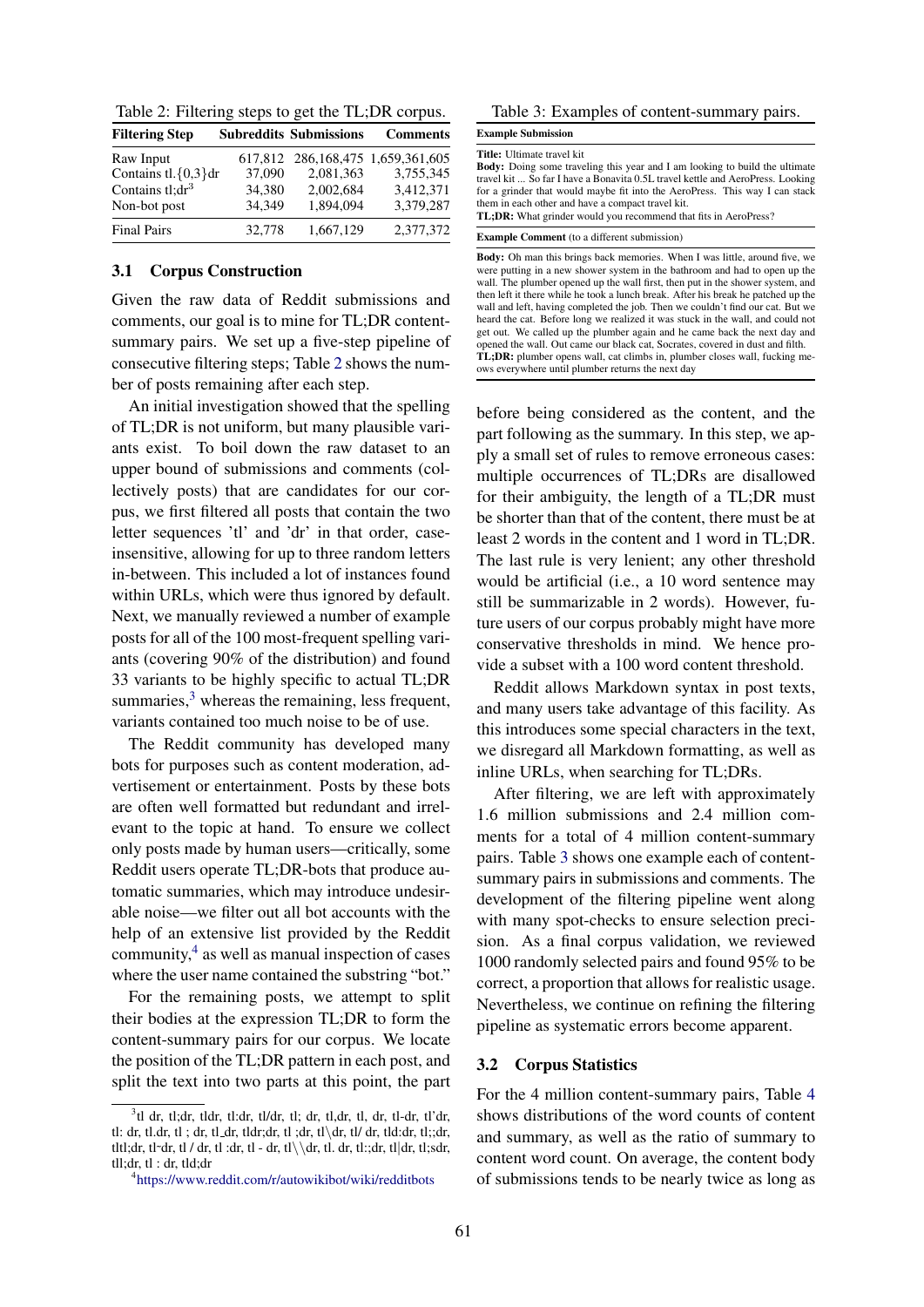Table 4: Length statistics for the TL;DR corpus.

|                    | Min  | Median | Max   | Mean   | σ      |
|--------------------|------|--------|-------|--------|--------|
| <b>Comments</b>    |      |        |       |        |        |
| Total              | 3    | 164    | 6.880 | 225.21 | 210.22 |
| Content            | 2    | 144    | 6,597 | 202.99 | 199.19 |
| Summary            | 1    | 15     | 1,816 | 22.21  | 27.81  |
| Summ. / Cont.      | 0.00 | 0.11   | 1.00  | 0.16   | 0.16   |
| <b>Submissions</b> |      |        |       |        |        |
| Total              | 3    | 296    | 9.973 | 416.40 | 384.72 |
| Content            | 2    | 269    | 9.952 | 382.75 | 366.99 |
| Summary            | 1    | 22     | 3.526 | 33.65  | 47.87  |
| Summ. / Cont.      | 0.00 | 0.08   | 1.00  | 0.12   | 0.13   |

that of comments, whereas the fraction of the total word count in the summary tends to be higher for submissions (about 11% being typical) than for comments (8%). As the length of a post increases, the length of the summary tends to increase as well (Pearson correlations of 0.40 for submissions and 0.35 for comments), while the ratio of summary to content word count increases only slightly (correlations of 0.11 and 0.07).

### 3.3 Corpus Verticals

The corpus allows for constructing verticals with regard to content type, content topic, and summary type. Content type refers to submissions vs. comments, the key difference being that submissions include an author-supplied title field, which can serve as an additional source of summary ground truth. Comments may perhaps inherit the title of the submission they were posted to, but topic drift may occur. The submission of the example comment in Table 3 was befittingly entitled "So I found my cat after 6 hours with some power tools...", referring to a picture of a cat stuck in a wall.

Content topic refers to the subreddit a submission or comment was posted to. While subreddits cover trending topics as well as online culture very well, thus ensuring a broader range of topics than news can deliver, there is currently no ontology grouping them for ease of selection.

In our data exploration, we observed that Reddit users write TL;DRs with various intentions, such as providing a "true" summary, asking questions or for help, or forming judgments and conclusions. Although the first kind of TL;DR posts are most important for training summarization models, yet, the latter allow for various alternative summarization-related tasks. Hence, we exemplify how the corpus may be *heuristically* split according to summary type—other summary type verticals are envisioned.

To estimate the number of true summaries, we extract noun phrases from both content and summary, and retain posts where they intersect. Only 966,430 content-summary pairs—580,391 from submissions and 386,039 from comments—pass this test, but this is a lower bound: since abstractive summaries may well be semantically relevant to a post without sharing any noun phrases.

To extract question summaries, we test for the presence of one of 21 English question words,<sup>5</sup> as well as a question mark, in the summary. We can isolate a subset of 78,710 content-summary pairs this way (see Table 3 top), which allow for training tailored models yielding questions for a summary.

Many posts contain abusive words in the content, the TL;DR, or both (see Table 3 bottom). While retaining vulgarity in a summary may be appropriate, it seems rarely desirable if a model introduces vulgarity of its own. To separate 299,145 vulgar summaries, we use a list of more than 500 English offensive words from Google's now defunct "What Do You Love" project.<sup>6</sup> Come to think of it, these may still be used to train a swearing summarizer, if only for comedic effect.

## 4 Conclusion

We show how social media can serve as a source of large-scale summarization training data, and mine a set of 4 million content-summary pairs from Reddit, which we make available to the research community as the Webis-TLDR-17 corpus.<sup>7</sup> Preliminary experiments training the models proposed by Rush et al. (2015) and Nallapati et al. (2016) on our dataset have been promising: by manual inspection of individual samples, they produce useful summaries for many Reddit posts; we leave a quantitative evaluation for future work.

Our filtering pipeline, data exploration, and vertical formation allow for fine-grained control of the data, and can be tailored to one's own needs. Other data sources should be amenable to mining TL;DRs, too: a cursory examination of the CommonCrawl and Clueweb12 web crawls unearths more than 2 million pages containing the pattern though extracting clean content-summary pairs will likely require more effort for general web content than for self-contained social media posts.

 ${}^{5}$ Extension of the word list at https://en.wikipedia.org/ wiki/Interrogative\_word with "can", "should", "would", "is", "could", "does", "will" after manual analysis of the corpus.

<sup>6</sup>Obtained via https://gist.github.com/jamiew/1112488 7 https://www.uni-weimar.de/medien/webis/corpora/